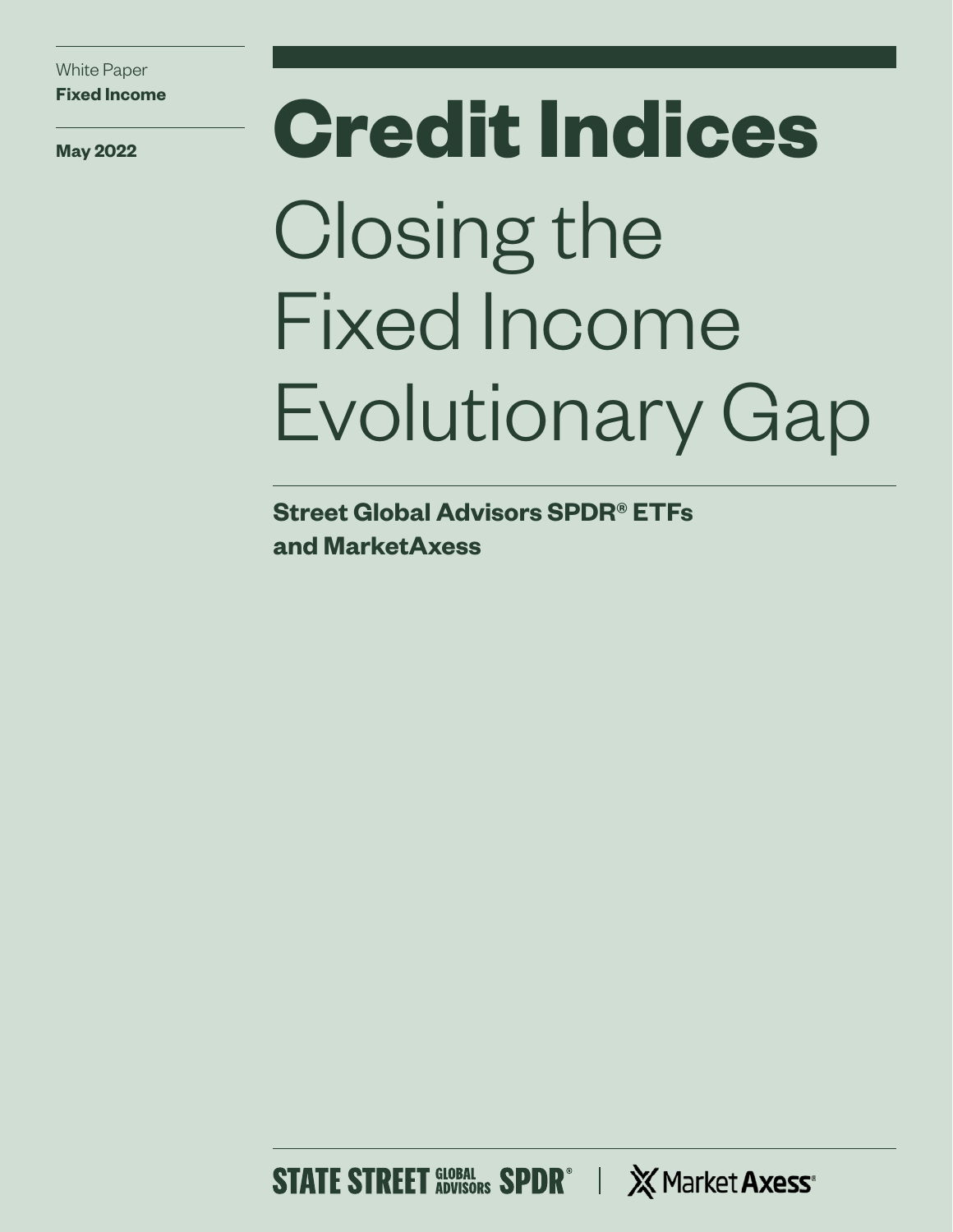| Contents | 03 | <b>Introduction</b>                                                          |  |  |  |  |
|----------|----|------------------------------------------------------------------------------|--|--|--|--|
|          | 04 | <b>A Changing Fixed Income Market</b>                                        |  |  |  |  |
|          | 06 | <b>Index Investing and ETFs:</b>                                             |  |  |  |  |
|          |    | <b>An Evolutionary Accelerant</b>                                            |  |  |  |  |
|          | 08 | <b>Dealing With the Illiquid Tails</b>                                       |  |  |  |  |
|          | 10 | <b>Making Liquidity the Center of a</b><br><b>New Index and ETF Universe</b> |  |  |  |  |
|          | 12 | <b>Closing the Gap</b>                                                       |  |  |  |  |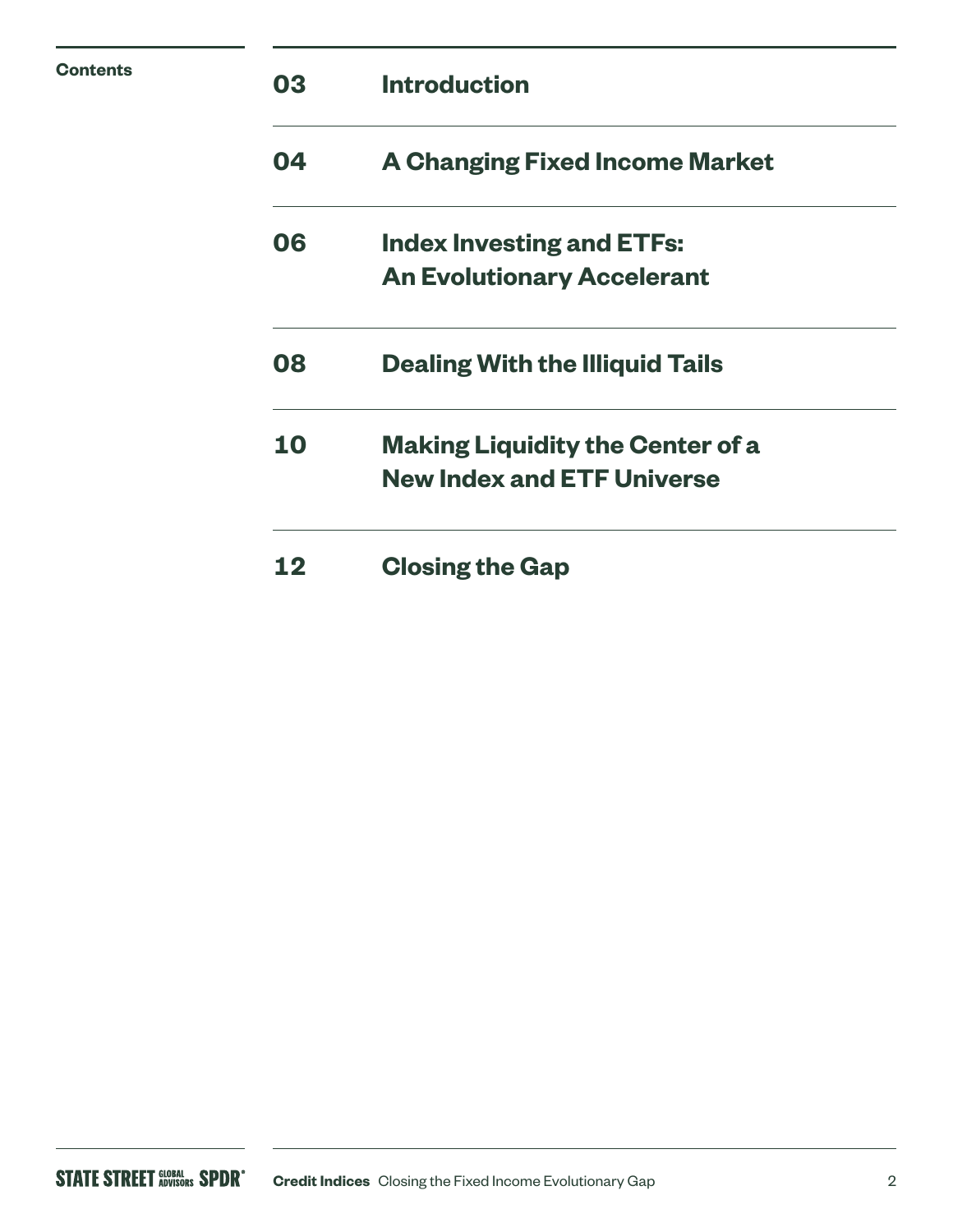### Introduction

Fixed income markets are evolving at pace, with smarter electronic trading protocols, more sophisticated, automated investment strategies and a greater availability of useful data.

Fixed income indices, though, have lagged behind to this point, having yet to adopt to some of the newer protocols and advances in data. Enhancements in portfolio management techniques however, along with secondary market trading of listed products have helped to increase investor demand for index products and have improved market access for a range of investors. While fund managers navigate this mismatch, a differential exists between the liquidity of an index and the liquidity of the funds that track those indices. During the market turmoil of March 2020, this differential of liquidity was highlighted when fixed income ETF prices proved to be leading indicators of price movements, as liquidity in some of the underlying bonds dried up, leading to a dislocation in underlying index pricing and that of fixed income ETFs. For those investors prioritizing liquidity, incorporating some of the benefits of electronic trading and increased data capture, these new innovative liquidity-focused indices should prove beneficial by increasing transparency and leading to lower premiums and discounts for the products that track them.

In this paper, we explore this small but important evolutionary gap: how, with the launch of the new MarketAxess US Investment Grade 400 Corporate Bond Index, a more data-driven approach to indexation is paving the way for improved index and portfolio construction, and why greater innovation in indexation will be a catalyst for further market development.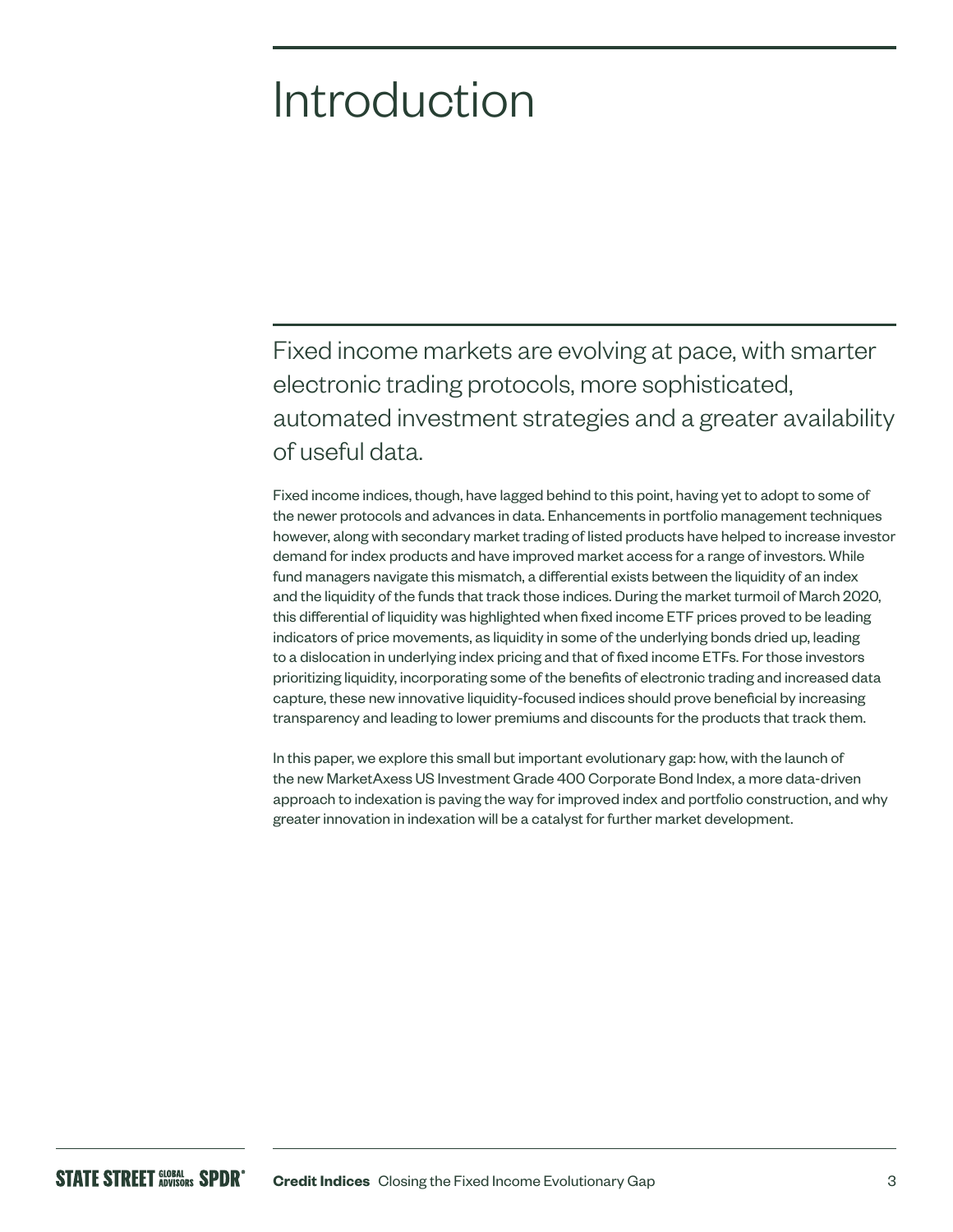### A Changing Fixed Income Market

Total US corporate debt outstanding reached over \$12 trillion at the end of 2021. The bulk of that debt is US investment grade (IG), where the market now trades something in the region of 20,000 CUSIPs — nearly double the number traded just ten years ago. In that same period, the percentage share of electronic trading of those CUSIPs has nearly tripled, and according to Coalition Greenwich data is set to surpass 40% in 2022.<sup>1</sup>

### Market structure evolution is never complete: it's a continuum.

—Chris Concannon, President & COO, MarketAxess



**Investment Grade** 

Figure 1

**Corporate Bonds Percent of Average Daily Volume (ADV) Traded Electronically**

**US** Investment Grade US High Yield

Source: Coalition Greenwich. As of December 31, 2021.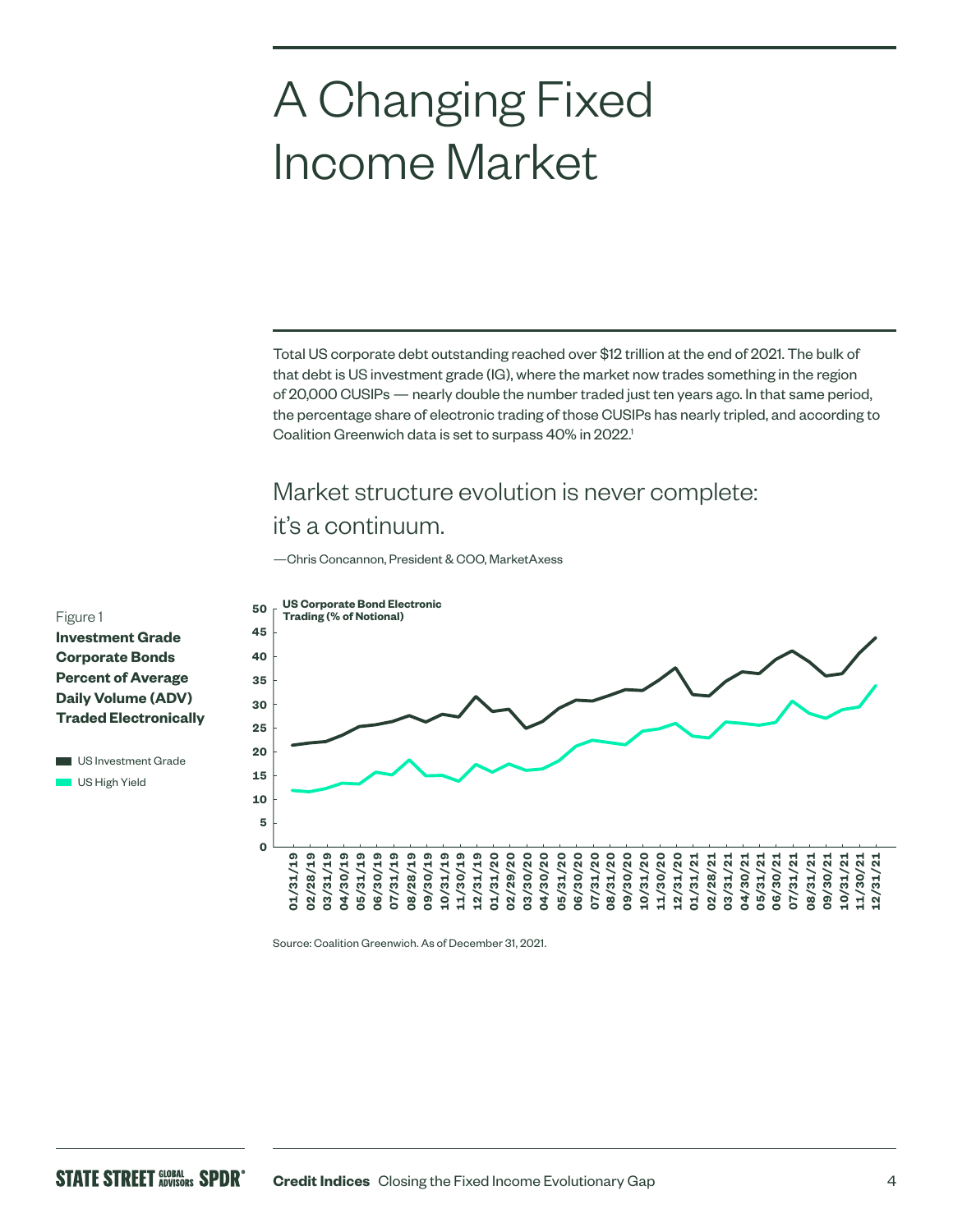US IG tends to lead the way for electronification in fixed income, but across sectors, instruments and market participants, adoption of smarter, more sophisticated electronic trading platforms and protocols is on the rise. Some examples to illustrate this point:

- Portfolio trading has gone from <1% of electronic US corporate bond trading to around 7–8% at the end of 2021<sup>2</sup>
- Automated execution protocols are gaining in popularity MarketAxess Auto-X volume increased by 30% year over year 2020 to 20213
- The dynamic of market participants has changed we see far more trading activity from alternative liquidity providers like ETF market makers and hedge funds than ever before<sup>4</sup>

As debt issuance increases and more players join the trading ecosystem, so does the need to trade fixed income in more intelligent, more efficient ways.

That said, the pace of change has not been uniform. Credit markets are still fragmented and over the counter (OTC). The liquidity dynamics and product complexity of fixed income make it harder to price and trade large swathes of the market. While US IG may be leading the charge for electronification, segments like emerging markets, munis and leveraged loans are still largely voice traded, client to dealer. As Figure 2 shows, compared to other asset classes there is a lot of runway still to go.



Source: FINRA TRACE, TRAX, Coalition Greenwich, McKinsey & Company, Celent, MarketAxess Estimates, as of December 31, 2021.

Figure 2 **Discrepancies in Levels of Sophistication Illustrate Growth Opportunities**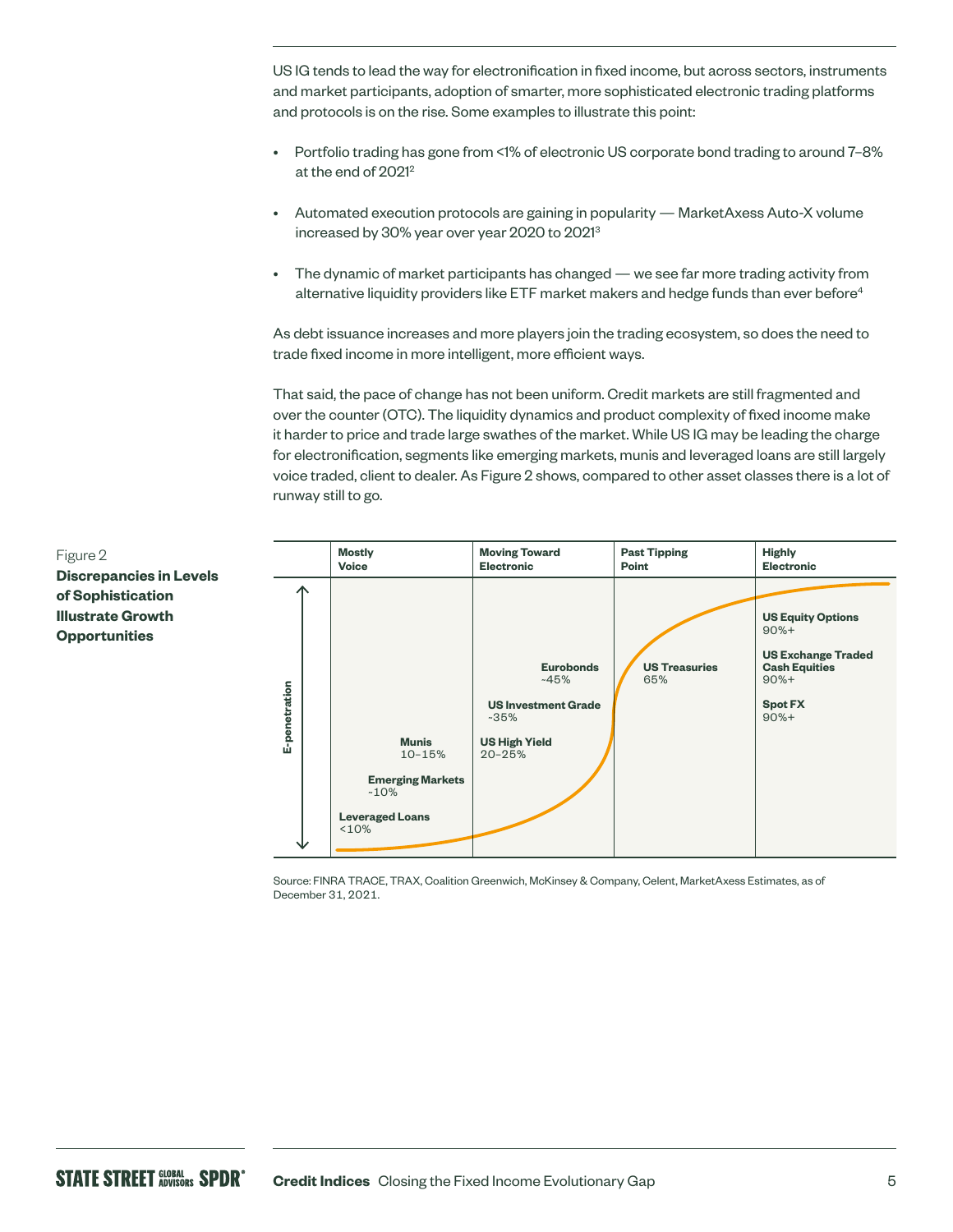### Index Investing and ETFs: An Evolutionary Accelerant

The increasing popularity of index investing and fixed income ETFs has the potential to turbocharge (and indeed, already is turbo-charging to some extent) the next phase of our evolution.

The reach and impact of passive investment strategies over the last few decades is a welldocumented story. But once again, the application of index investment strategies in fixed income has had much slower pick up. This is now changing. In June 2021, Pensions & Investments estimated that index fixed income assets under management (AUM) are up by over 90% in the last five years.<sup>5</sup> Similarly, credit ETFs have grown their share of the fixed income market. Figure 3 shows that US investment-grade corporate bond ETFs grew to around \$225 billion as of end 2021, up from a mere \$25 billion back in 2010.



#### Figure 3 **Investment-Grade Corporate ETF AUM Has Risen Steeply**

Source: State Street Global Advisors|SPDR as of December 31, 2021.

More importantly, the last few years have highlighted just how important ETFs are in helping to maintain market stability and operational efficiency. Various studies conducted in the aftermath of the COVID-19 crisis concluded that fixed income ETFs had helped to provide reliable indicators of market prices and had thus supported market liquidity in times of stress.<sup>6</sup> Indeed, the importance of credit ETFs as a source of liquidity are evident in the numbers below — trading volume in credit ETFs in the first three months of 2022 equated to over one quarter of the notional volume traded in the underlying bond market.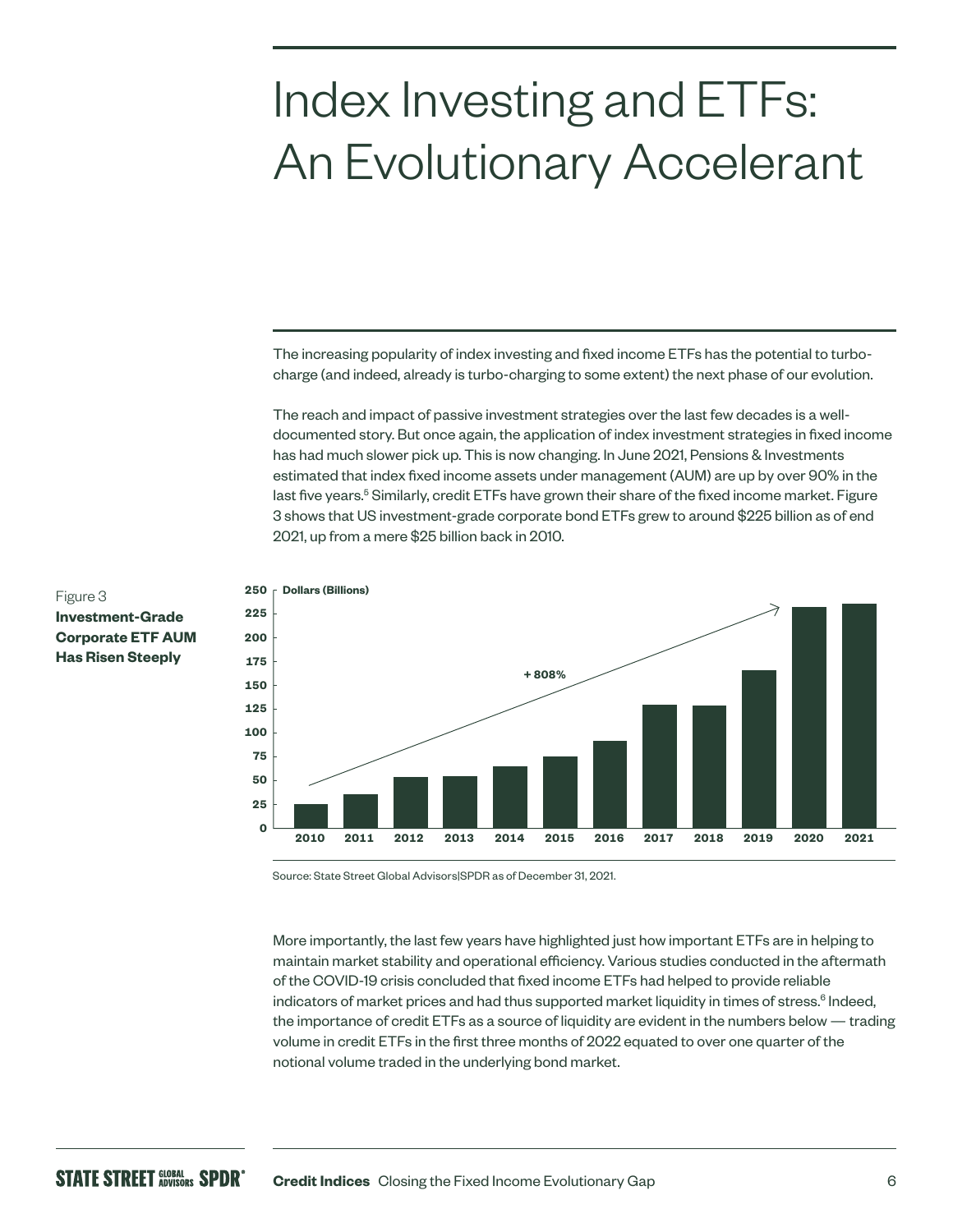



Source: Greenwich MarketView, Activ Financial, as of February 28, 2022.

ETFs act as a tool for price discovery and accessible liquidity. They also act as an entry point into the corporate bond market for many (highly automated) non-bank liquidity providers, as credit ETFs offer a natural market hedge and the ETF creation/redemption process acts as a de facto liquidity source. The entrance of these firms is similarly helping to increase levels of accessible liquidity across electronic trading platforms. So the ETFs, and therefore the indices on which they are based, are acting as an evolutionary accelerant.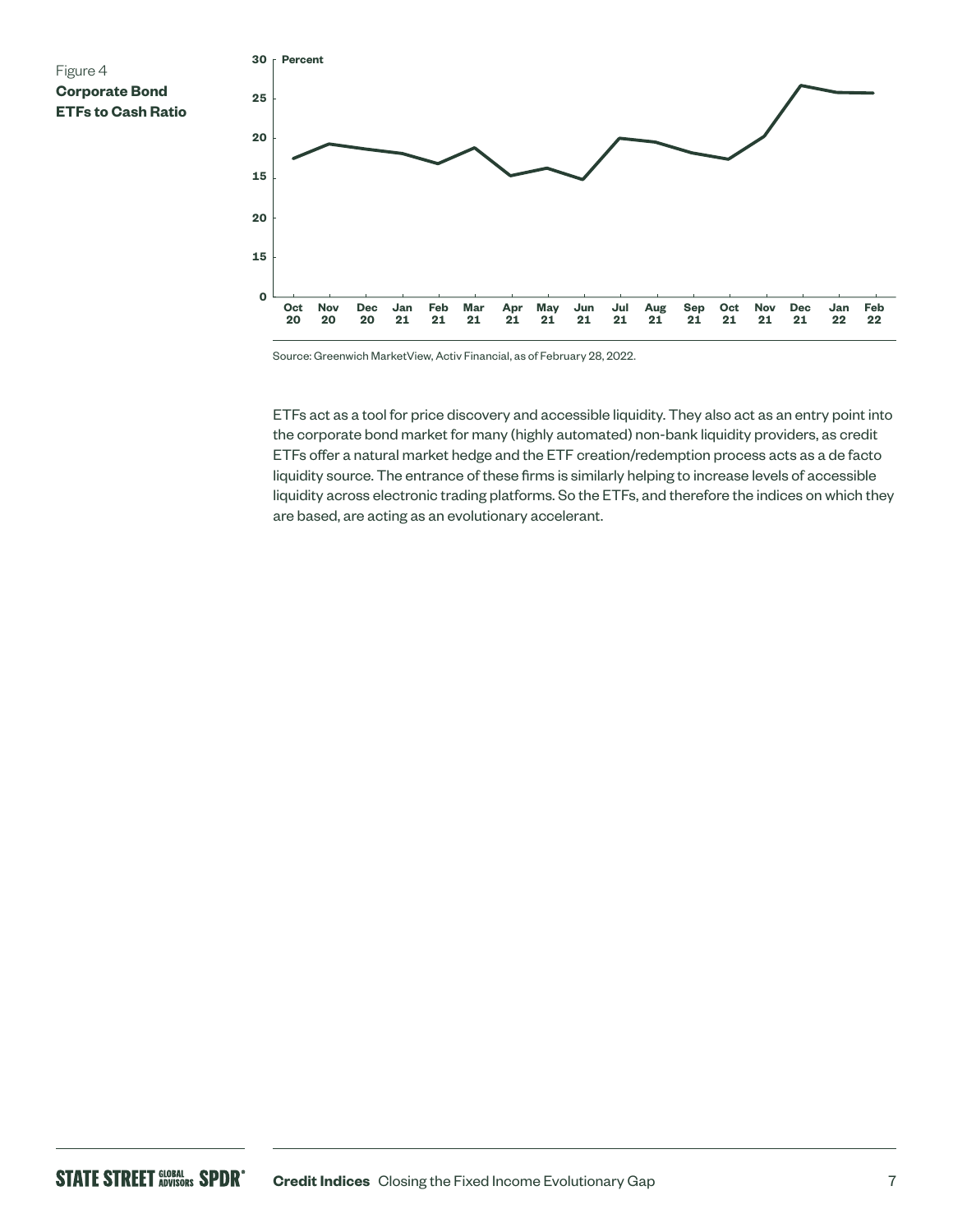### Dealing With the Illiquid Tails

As demand for fixed income ETFs continues to grow, so does the demand for new ETF use cases, greater overall execution efficiency and greater transparency into the liquidity of the indices against which the ETFs are benchmarked.

Credit investors have already experienced improvements in efficiency and liquidity as markets have become more electronic. Credit market structure overall has evolved significantly in the last ten years, with vast improvements in data depth and quality, execution protocol choice, and breadth and depth of liquidity. Up to this point, indices have not kept pace with that evolution.

One of the more widely followed US IG corporate bond indices is comprised of more than 6,500 securities. A popular US high-yield corporate bond index includes almost 2,000 securities.<sup>7</sup> These indices, and many like them, were originally created to provide comprehensive, top-down representation for a long-only audience. The significant issue they present is that, even for those labelled "liquid" (which may still include over 1,000 bonds), they contain illiquid tails of bonds that make pricing, sourcing and hedging more difficult. They also make it much harder to manage the tracking between the credit ETFs — which don't need to buy every bond in the index — and their indices. ETF asset managers employ techniques to manage tracking, such as using sampling strategies. While this has reduced tracking error, it also adds complexity to the ETF create and redeem process, leading to reduced opportunities for arbitrage and increasing the difference between the net asset value (NAV) and where the ETF is trading.

In the spring of 2021, State Street Global Advisors polled over 300 institutional investors on the factors driving their increase in allocations to fixed income ETFs. Figure 5 outlines the responses.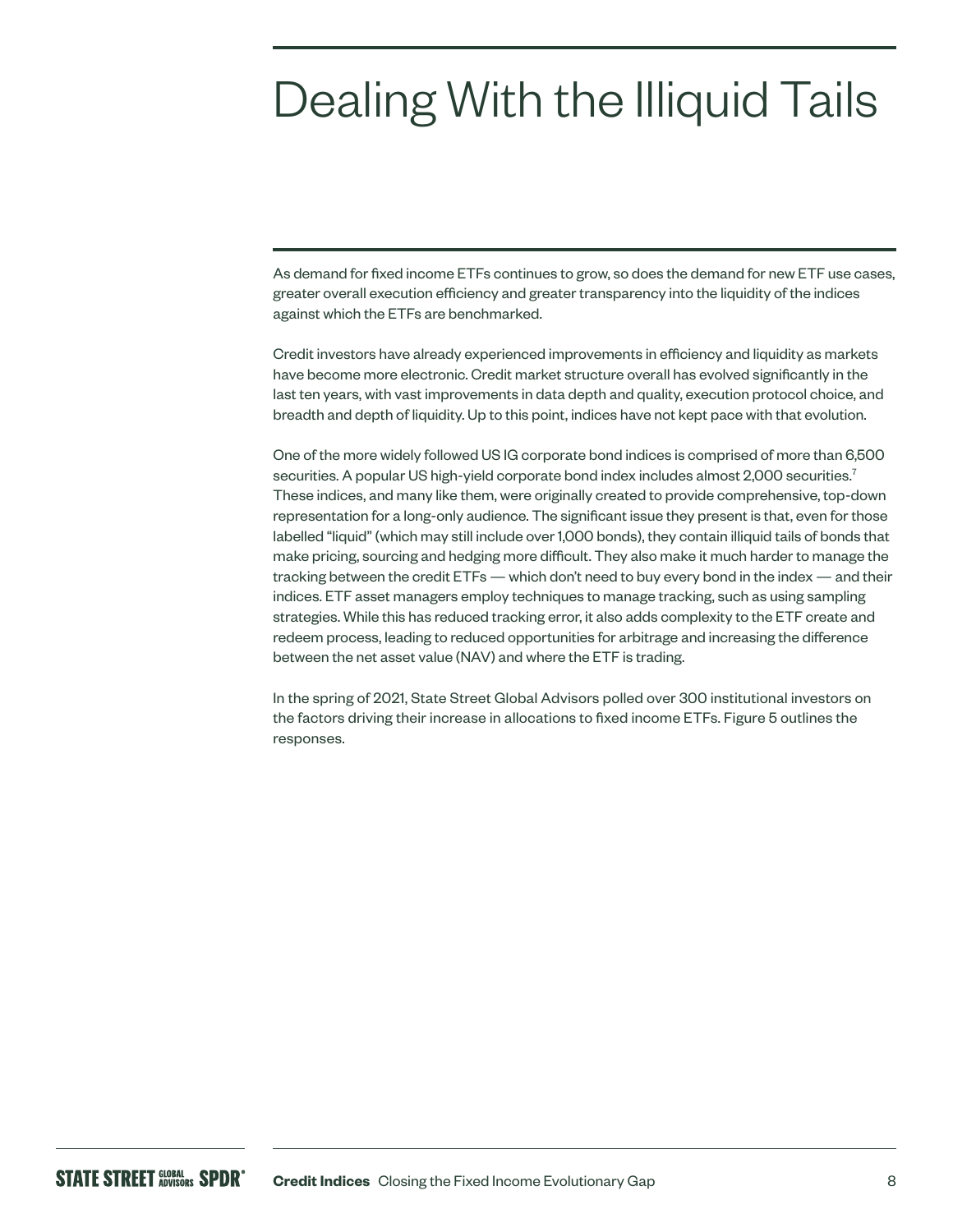#### Figure 5 **Factors Driving Increased Allocations to Fixed Income ETFs**

| <b>Transparency/price</b>                             | 36                                     |
|-------------------------------------------------------|----------------------------------------|
| discovery benefits                                    | 37                                     |
|                                                       | 30                                     |
|                                                       | 26                                     |
| <b>Speed of execution</b>                             | 36                                     |
|                                                       | 36                                     |
|                                                       | 35                                     |
|                                                       | 38                                     |
| Ease of use                                           | 33                                     |
|                                                       | 46                                     |
|                                                       | 47                                     |
|                                                       | 58                                     |
| <b>Achieve cost-effective</b>                         | 32                                     |
| diversification                                       | 32                                     |
|                                                       | 27                                     |
|                                                       | 14                                     |
| Flexibility to hedge currency risks                   | 32                                     |
|                                                       | 30                                     |
|                                                       | 32                                     |
|                                                       | 24                                     |
| Lower cost vs traditional                             | 29                                     |
| actively-managed open-end funds<br>and index trackers | 28                                     |
|                                                       | 37                                     |
|                                                       | 45                                     |
| <b>Liquidity benefits</b>                             | 28                                     |
|                                                       | 32                                     |
|                                                       | 26                                     |
|                                                       | 31                                     |
| <b>Lending ability</b>                                | 21                                     |
|                                                       | 23                                     |
|                                                       | 22                                     |
|                                                       | $\overline{7}$                         |
| $\blacksquare$ \$10bn+<br>\$5bn to \$9.99bn           | \$3bn to \$4.99bn<br>\$1bn to \$2.99bn |

Source: State Street Global Advisors. Respondents asked to select up to three choices. Does not include respondents who selected "No appetite to increase use of ETFs." N=348.

For larger funds, transparency and price discovery benefit were a key driver while for smaller funds, "ease of use" held widespread importance. In short, transparency, liquidity, and tradability are critical drivers of ETF adoption.

What this shows is that dealing with these illiquid tails in indices is the key. We must bring greater depth and quality of data — both for individual bond pricing and for real-time, actionable liquidity — into the index construction process. Then we can support the tradability of the index through the use of new and enhanced electronic trading protocols (such as portfolio trading and all-to-all execution) and the development of new liquidity-enhanced, index-linked ETFs.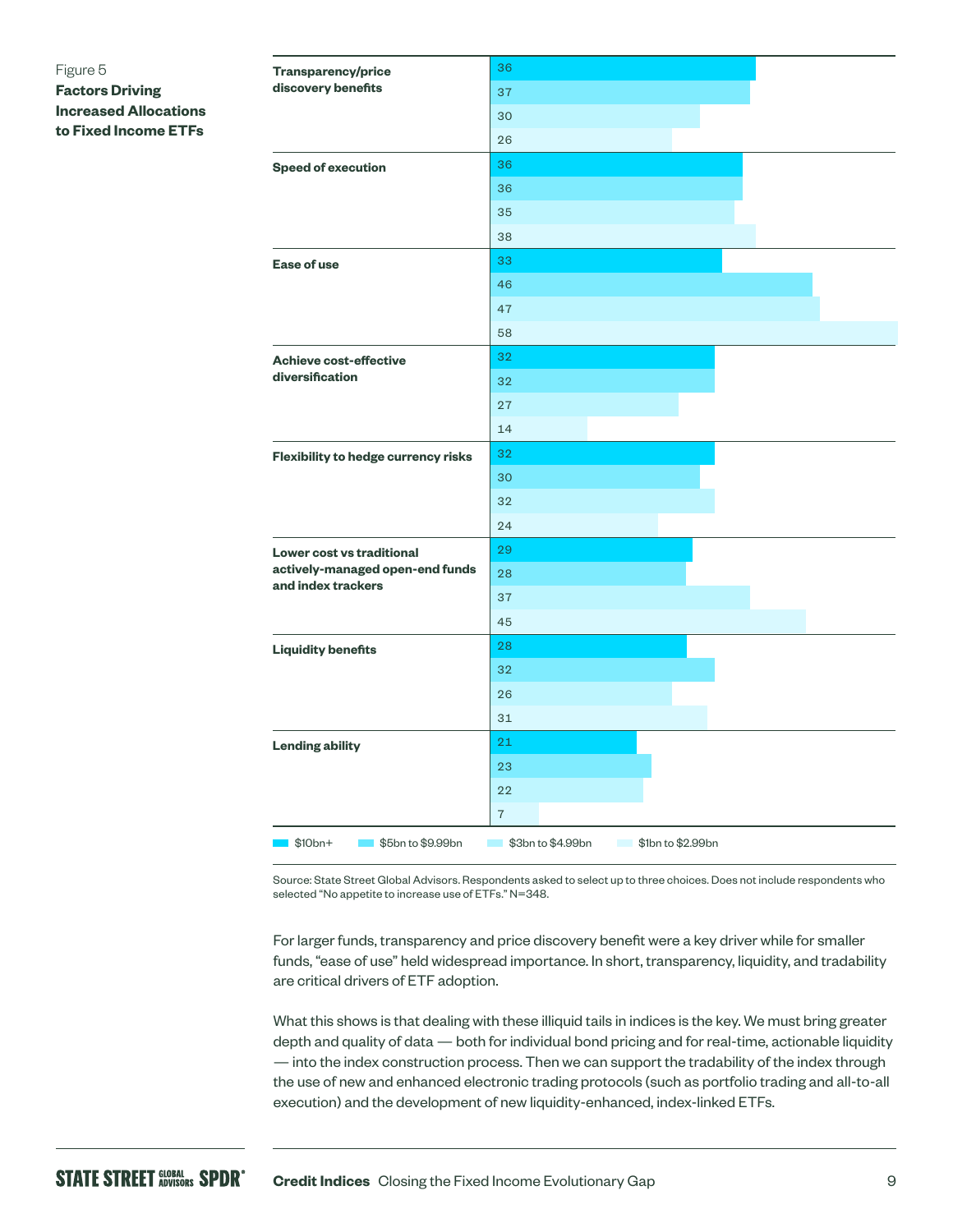## Making Liquidity the Center of a New Index and ETF Universe

In late 2021, MarketAxess created a new index, the MarketAxess US Investment Grade 400 Corporate Bond Index. It is the first US corporate bond index to use liquidity as the primary index construction criteria. This index was created to eliminate the illiquid tails as well as to ensure that the index constituents are bonds of higher relative liquidity. Its construction allows the portfolio manager to track the underlying market (much like a broader index), while allowing the execution desk to easily hedge with little or no basis risk (much like an index credit default swap). The index, and any product benchmarked to it, can be priced in real time.

Underpinned by intelligent data and analytics, the way the index measures the liquidity of a constituent bond is fairly straightforward:

- **1** The index checks the liquidity score of the bond, using a proprietary MarketAxess metric called Relative Liquidity Score (RLS, see page 11 for more details). This is essentially a measure of the ease with which a trader can expect to transact the bond. Only bonds that score a seven or higher for this RLS are considered for inclusion in the index.
- **2** The index further screens the availability of real-time pricing for the bond, using MarketAxess's AI-driven pricing engine Composite+ (CP+, see page 11 for more details). A bond must have a real-time two-sided CP+ price to be included in the index.

The liquidity and price discovery features of the MarketAxess US IG 400 Corporate Bond Index mean that an ETF built to track the index should be able to offer improved price transparency and increased tradability alongside other related fixed income assets. It should also offer enhanced efficiency in the ETF creation/redemption process — delivering benefit to liquidity providers and investors by delivering tighter intraday pricing closely linked to real bond values and achievable real-time NAV. A fund based on this index could be utilized in a number of exciting use cases for investors — ranging from a tactical trading tool to adjust credit and risk, to providing a relative value trading vehicle.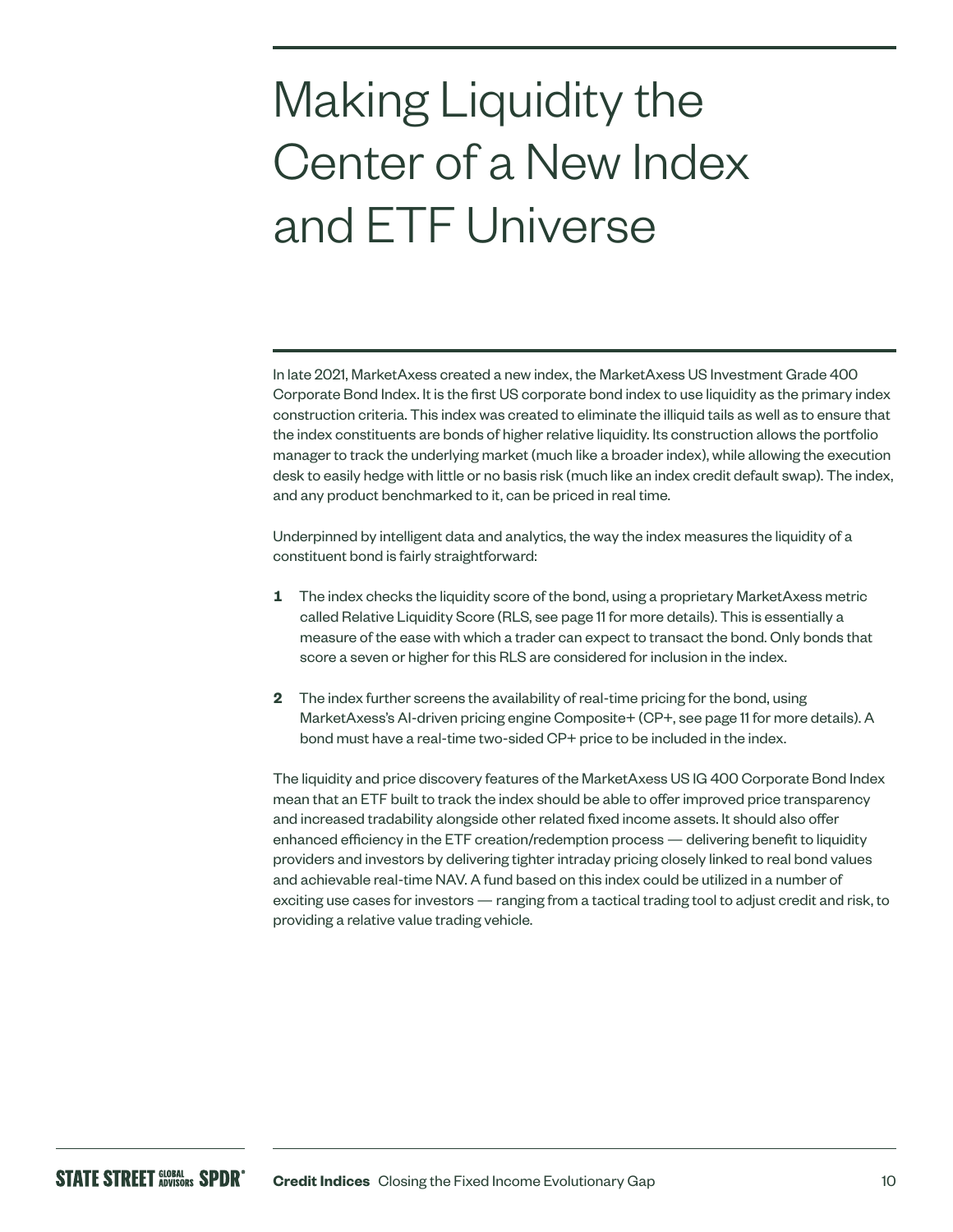#### **Measuring Realizable Liquidity**

Liquidity assessment has traditionally been more art than science. Inefficiencies in fixed income market structure — fragmented end-of-day bond pricing, lack of real-time transactable levels, limited trade reporting data — have led to perceived inefficiencies in fixed income ETFs. But electronic trading has flipped that on its head.

Today, electronic trading platforms offer robust, real-time datasets that, coupled with traditional market data, can be used to quantify liquidity more precisely. Using tools like the ones described below, we can more effectively use liquidity as a criterion for asset allocation frameworks and portfolio construction.

**MarketAxess Relative Liquidity Score (RLS)** RLS quantifies the liquidity of a bond relative to other securities. The model used is calculated from actual transaction data and covers nearly 32,000 bonds daily, scoring each instrument on a scale of one — least liquid — to ten. The MarketAxess 400 US IG Corporate Bond Index only takes bonds with a score of seven or higher. A higher RLS means not only a higher response and hit rate on request for quotes (RFQs), but also a tighter bid-ask spread, as measured by Composite+.

**MarketAxess Composite+ (CP+)** Composite+ is an awardwinning pre-trade pricing engine that uses machine learning to update bond prices every 15–60 seconds, covering 90–95% of global trading activity in its markets.<sup>8</sup> CP+ provides a two-way and mid-market price for over 32,000 bonds daily.

CP+ employs three distinct sources of bond trading data:

- Earlier Trade Reporting and Compliance Engine (TRACE) prints
- Indicative bond price data streamed by dealers
- RFQ responses sent by liquidity providers via the MarketAxess trading platform. This includes responses sent through our global open trading all-to-all trading network.

Not only does MarketAxess see all executed trades, but it also sees inquiries that never materialize into completed trades. This unique level of transparency into market supply, demand and pricing dynamics allows MarketAxess to provide both actionable bond prices as well as liquidity scores that can help not only traders, but also portfolio managers as they select the right securities to implement their investment strategy.

| <b>Liquidity</b><br><b>Score</b> | Avg Daily #<br>of CUSIPs<br><b>With Scores</b> | <b>Avg Daily</b><br><b>Unique CUSIPs</b><br>on TRACE | % of Total<br><b>TRACE</b><br><b>Volume</b> | <b>Annualized</b><br><b>TRACE</b><br>Turnover (%) | <b>Average Daily #</b><br>of Block Trades<br>on TRACE | <b>MKTX Hit</b><br><b>Rate (%)</b> | <b>MKTX Avg</b> | <b>Respond Rate</b><br><b>CP+ Bid Ask</b><br>Spread (bps) |
|----------------------------------|------------------------------------------------|------------------------------------------------------|---------------------------------------------|---------------------------------------------------|-------------------------------------------------------|------------------------------------|-----------------|-----------------------------------------------------------|
| 10                               | 327                                            | 290                                                  | 22.0                                        | 99.8                                              | 271                                                   | 89.9                               | 13.9            | 1.82                                                      |
| 9                                | 517                                            | 464                                                  | 17.9                                        | 70.4                                              | 177                                                   | 90.3                               | 13.9            | 2.17                                                      |
| 8                                | 824                                            | 714                                                  | 18.0                                        | 56.2                                              | 157                                                   | 88.1                               | 13.0            | 2.39                                                      |
| $\overline{7}$                   | 1059                                           | 847                                                  | 15.3                                        | 46.7                                              | 129                                                   | 84.5                               | 11.9            | 2.80                                                      |
| 6                                | 1226                                           | 863                                                  | 10.8                                        | 38.8                                              | 81                                                    | 79.6                               | 10.5            | 3.22                                                      |
| $\overline{5}$                   | 1053                                           | 649                                                  | 6.3                                         | 29.9                                              | 47                                                    | 73.6                               | 9.0             | 3.68                                                      |
| $\overline{4}$                   | 832                                            | 403                                                  | 3.3                                         | 23.4                                              | 18                                                    | 67.6                               | 7.7             | 4.99                                                      |
| 3                                | 901                                            | 379                                                  | 2.6                                         | 18.5                                              | 14                                                    | 62.8                               | 6.7             | 4.94                                                      |
| $\overline{2}$                   | 1116                                           | 358                                                  | 1.6                                         | 12.5                                              | 6                                                     | 54.0                               | 5.6             | 5.71                                                      |
|                                  | 3535                                           | 649                                                  | 0.7                                         | 5.7                                               | $\mathbf{1}$                                          | 34.1                               | 4.4             | 5.63                                                      |

#### **Relative Liquidity Score**

US High Grade, December 2021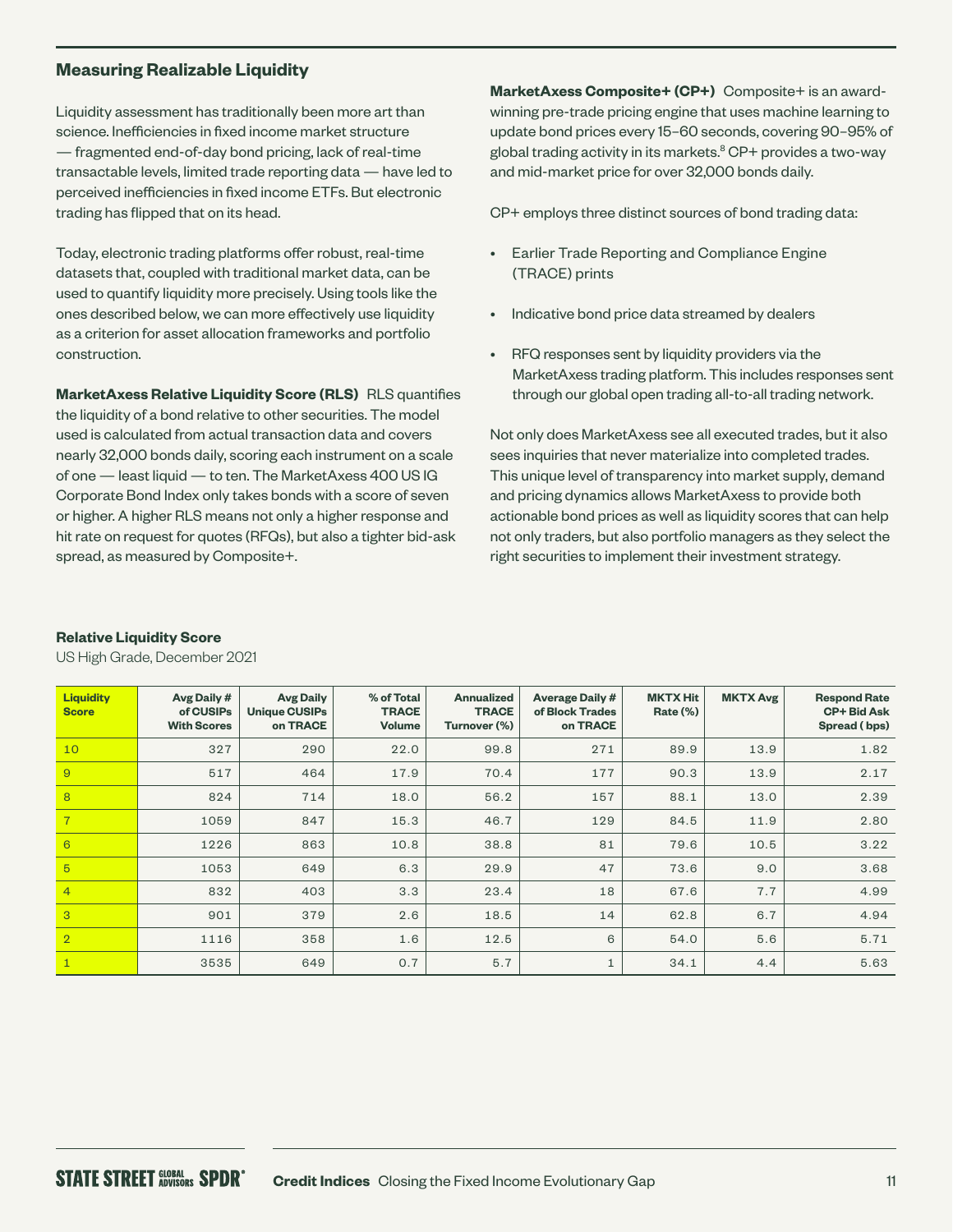### Closing the Gap

The credit market has made numerous evolutionary leaps forward in the last decade, with electronic trading and index investing being the primary drivers. Advances in technology and data quality, plus the emergence of new market participants, have led investors to expect more liquid markets, more transparent pricing and easier access to both the funds and individual bonds they need to implement their investment strategy.

In addition, while electronification may not yet have fully addressed what is still an imperfect market structure, the increased data and transparency it brings is allowing investors to add more sources of alpha into their portfolio construction, and to spur additional evolution and innovation in fixed income ETFs.

The MarketAxess US IG 400 Corporate Bond Index, the first corporate bond index to use liquidity as a primary index construction criteria. The index is designed to bring improved liquidity, transparency, and pricing accuracy to a part of the credit market that has lacked them to this point. We expect that buy- and sell-side firms will find countless applications for the index, ranging from portfolio construction, risk management and hedging strategies to inventory and balance sheet management, relative trading value and securities lending.

Credit markets are critical to the functioning of the global economy. Ensuring that these markets are liquid for issuers, traders and investors alike will ultimately drive more investment in the sector, reducing borrowing costs and ensuring that all corners of the market can develop, grow and ultimately flourish.

- **Endnotes** 1 Coalition Greenwich, as of December 31, 2021.
	- 2 MarketAxess, Trace. As of December 31, 2021.
	- 3 MarketAxess, Trace. As of December 31, 2021.
	- MarketAxess. As of February 2022.
	- 5 Pensions & Investments: "Passive assets rise 35.9% to \$20.87 trillion on strong returns". As of November 21, 2021.
- 6 Coalition Greenwich, " U.S Capital Markets Performance During COVID". As of December 22, 2020.
- 7 Bloomberg Finance, L.P., as of February 2022.
- 8 2019 Winner of Waters Technology Rankings Award for Best Artificial Technology Provider.